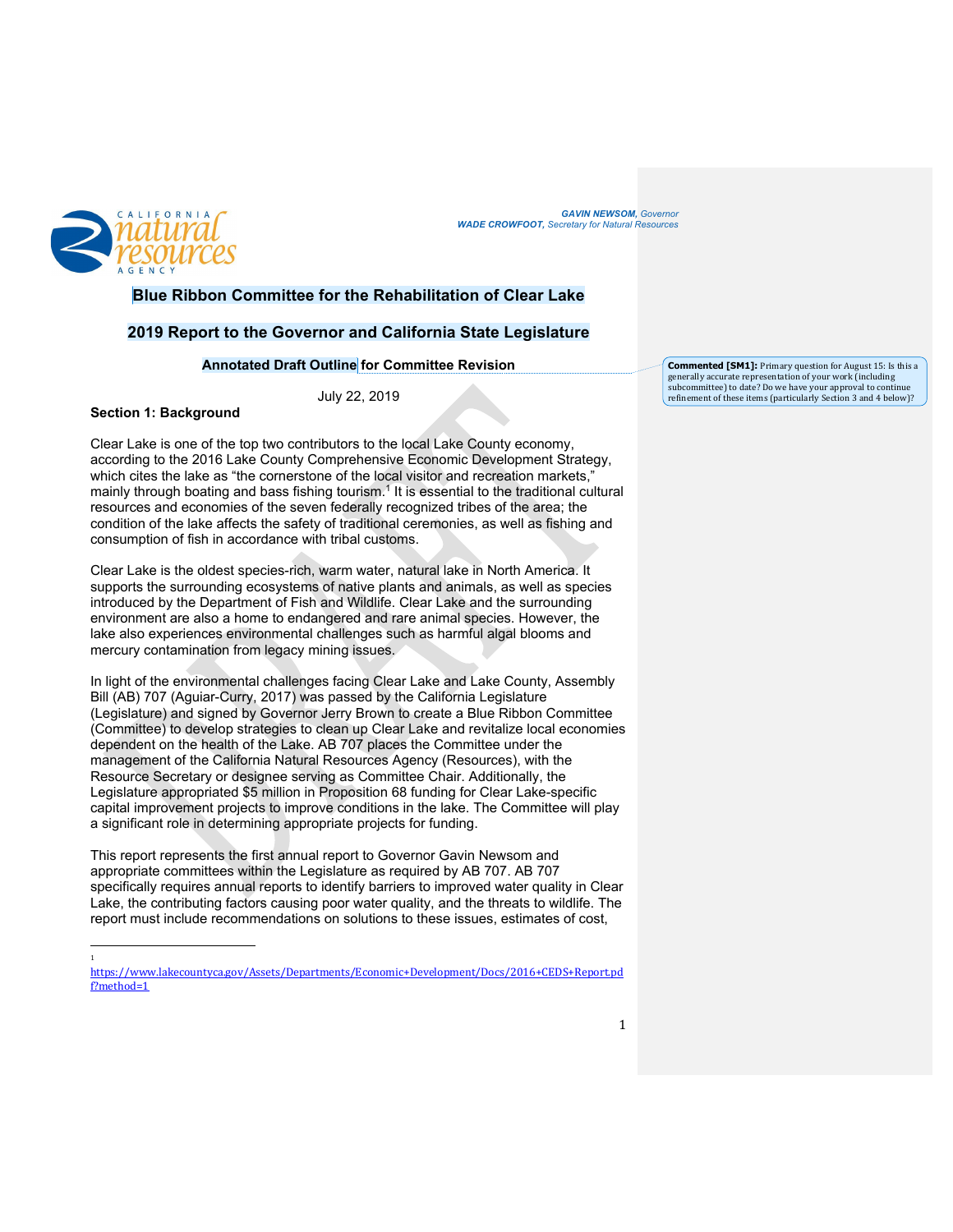and a plan for involving the local, state, and federal governments in funding for and implementation of lake restoration activities.

The Committee is a multi-year process; this report outlines several introductory recommendations designed to address the challenges noted above, beginning with a robust data collection effort to ensure future environmental and socioeconomic recommendations are based on the most up-to-date analysis possible.

## **Section 2: Committee Process and Progress to Date**

### Committee Launch

Resources launched the Committee effort in June 2018 by requesting applications from local County and tribal representatives in accordance with AB 707, including:

- A representative from the University of California (appointed by the Chancellor of the University)
- One member of the Board of Supervisors from Lake County or their designee
- Representatives from tribes impacted by Clear Lake, appointed by their respective tribal councils
- **The Resources Secretary or their designee**
- A represented of the Central Valley Regional Water Quality Control Board (Regional Water Board), appointed by its board
- An expert from each of the follow areas, appointed by the Lake County Board of Supervisors:
	- o Local economic development
	- o Agriculture
	- o Environment
	- o A public water supplier drawing its water supply from Clear Lake

A full list of the current membership of the Committee is available in Appendix A.

Resources contracted with the Sacramento State University College of Continuing Education Consensus and Collaboration Program (CCP) in August of 2018 to provide neutral facilitation and process management services for the Committee. CCP works closely with Resources and Committee membership to design agendas, facilitate all Committee meetings, carry out routine negotiations between members over recommendations, and ensure all outreach meets the requirements of the Bagley Keene Open Meetings Act.

Resources formally convened the Committee process at a meeting on October 10, 2018. This meeting was used to provide background on AB 707, explain the charge of the Committee, and discuss parallel research processes intended to develop up-to-date environmental and social science information on Clear Lake and the surrounding area.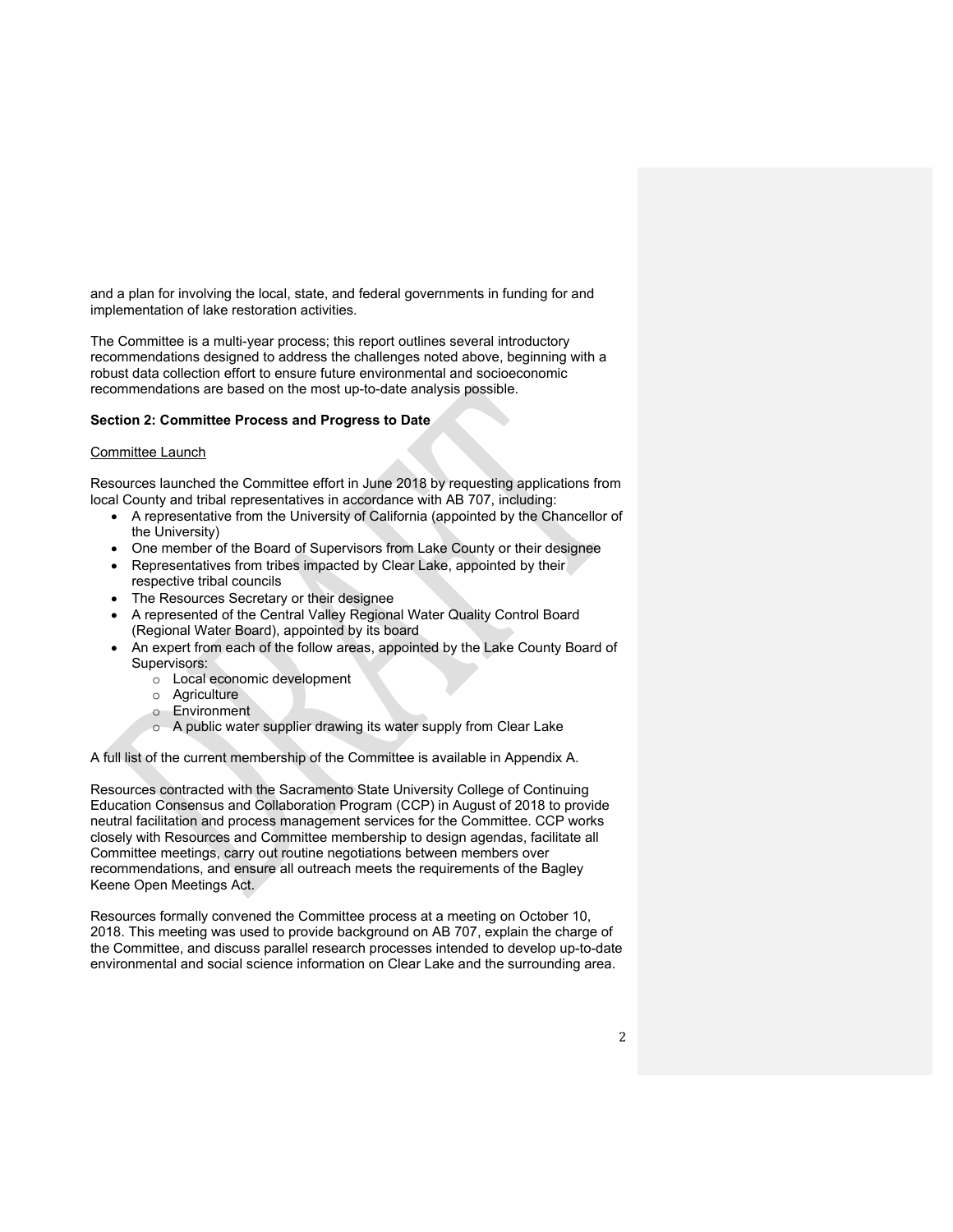



Finally, the UC Davis Tahoe Environmental Research Center (TERC) was selected to lead a research effort on the health of the lake, factors contributing to environmental challenges, and develop a 3-D model Clear Lake. UC Davis's Center for Regional Change (CRC) was selected to lead the socioeconomic research effort. These efforts run in parallel to, but are separate from, the Committee effort. Research from both entities will inform the Committee's work in the future. Additional information on both research projects is described below.

#### **TERC** Information

CRC Information

**Commented [SM2]:** Include information on TERC charge.<br>Include initial conclusions from research to date in Appendix B.

**Commented [SM3]:** Include information on CRC charge. Include initial conclusions from research to date in Appendix C.

### Committee Process to Date

Beginning with the project launch meeting, the full Committee met a total of eight times in 2018 and 2019. The table below includes the meeting schedule and a brief summary statement of topics discussed at each session. Complete summaries, as well as video and/or audio recording of each meeting are available online at www.resources.ca.gov/clear-lake.

| <b>Meeting Date</b>      | <b>Summary</b>                                         |
|--------------------------|--------------------------------------------------------|
| October 10, 2018         |                                                        |
| December 20, 2018        |                                                        |
| <b>February 12, 2019</b> |                                                        |
| March 13, 2019           |                                                        |
| June 5, 2019             |                                                        |
| August 15, 2019          |                                                        |
| September 26, 2019       |                                                        |
| December 10, 2019        | <b>Commented [SM4]:</b> To be updated for final report |

**Table 1: 2018/19 Committee Schedule and Outcomes**

## Technical Subcommittee Process to Date

In February 2019, the Committee directed CCP to convene a Technical Subcommittee (Subcommittee) made up of local and regional scientific experts to provide a menu of recommendations for its consideration. The Committee determined focusing on technical, environmental recommendations was an appropriate starting point to meet the charge of AB 707 in 2019. Future subcommittees, including a socioeconomic subcommittee, will be convened to review these environmental recommendations, and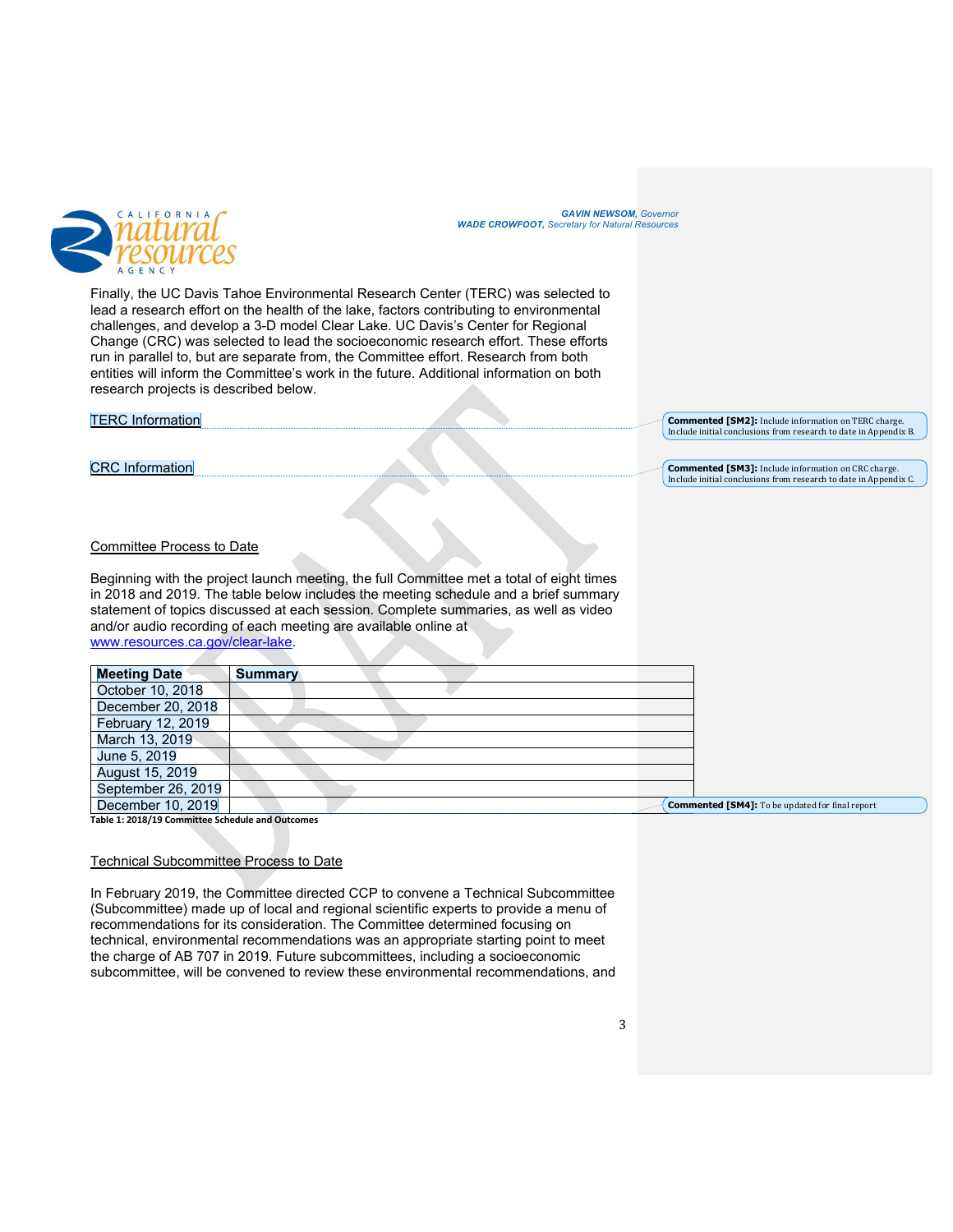ensure all recommendations have a positive impact on communities dependent on Clear Lake for economic, cultural, or public health purposes.

The Subcommittee met a total of (**ENTER FINAL NUMBER OF MEETINGS**) in 2019. The table below includes a meeting schedule and brief summary of topics discussed during each session. Complete summaries and audio recordings of each meeting are available online at www.resources.ca.gov/clear-lake.

| <b>Meeting Date</b>            | <b>Summary</b> |  |  |
|--------------------------------|----------------|--|--|
|                                |                |  |  |
| April 19, 2019<br>May 17, 2019 |                |  |  |
| July 9, 2019                   |                |  |  |
|                                |                |  |  |
|                                |                |  |  |
|                                |                |  |  |
|                                |                |  |  |

### **Section 3: Barriers to Improving Water Quality and Threats to Wildlife**

For 2019, the Committee and Technical Subcommittee opted to focus on the causes of harmful algal blooms (HABs) from cyanobacteria, as well as elevated methyl mercury levels.

HABs resulting in elevated levels of cyanotoxins in Clear Lake have been directly linked to documented pet deaths, and human exposure leads to a variety of health problems including gastrointestinal issues, skin issues, and neurological impacts.2 Additionally, HABs impact lake aesthetics and produce strong odors which may dissuade recreation and other uses.

Current scientific understanding of HABs shows blooms are caused by several key factors such as nutrient availability (particularly phosphorus), duration of sunlight, water temperature, and stability of the water column. Nutrient availability appears to be a primary driver of HABs in Clear Lake, which occur most often in mid/late summer but may be present at other times of the year. In response to nutrient issues, the Regional Water Board issued a Total Maximum Daily Load (TMDL) restriction to address the  $i$ ssue. $3$ 

3

**Commented [SM6]:** From legislation, TERC, and the Technical Subcommittee List in Appendix D. Leave until after August 15 meeting. s

**Commented [SM5]:** To be updated in final report.

<sup>&</sup>lt;sup>2</sup> https://www.epa.gov/sites/production/files/2014-08/documents/cyanobacteria\_factsheet.pdf

https://www.waterboards.ca.gov/centralvalley/water\_issues/tmdl/central\_valley\_projects/clear\_lake\_nutrie nts/2018\_0627\_tech\_memo\_final.pdf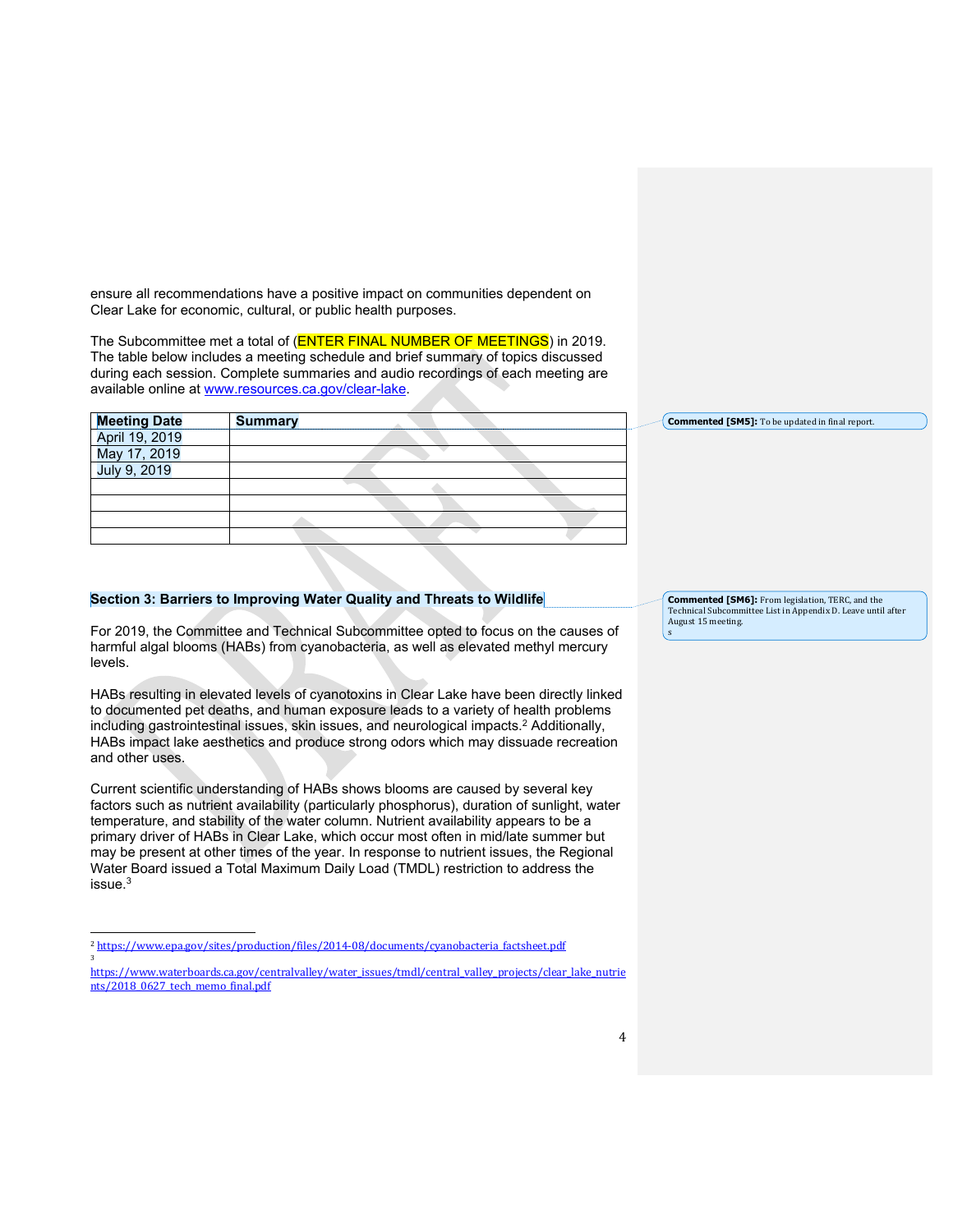

*GAVIN NEWSOM, Governor WADE CROWFOOT, Secretary for Natural Resources*

Mercury is naturally present throughout California, and may leech into Clear Lake from a variety of sources. However, the Sulphur Bank Mercury Mine, located near the City of Clearlake and adjacent to the Elem Indian Colony Reservation, is a known, significant source of human-caused contamination. Sulphur Bank is an active US Environmental Protection Agency (EPA) Comprehensive Environmental Response, Compensation, and Liability Act (CERCLA) site, commonly know as "Superfund."4

Once mercury becomes biologically available through a process known as methylation, it collects in fish tissue and may be ingested by humans and animals alike, and increases in concentration as it moves up the food chain. In the vast majority of exposure cases, methylmercury is ingested by eating contaminated fish and shellfish. Methylmercury poses a range of significant neurological health impacts, particularly for sensitive groups including young and elderly individuals, and in pregnant women.<sup>5</sup>

## **Section 4: 2019 Committee Recommendations**

Throughout 2019, the Committee and Technical Subcommittee developed a series of recommendations designed to provide the most up-to-date analysis of Clear Lake and its surrounding watersheds available. Beginning in 2020, the Committee will use this information to develop specific actions to address the challenges in Section 3 above. The items below represent consensus from the Committee. A complete list of recommendations developed during brainstorming sessions with the Technical Subcommittee is provided in Appendix D.

### **General Consensus Items**

- New LiDAR flight of *entire* watershed at highest resolution possible
	- o Purpose:
	- o Cost Estimate:
	- o Funding Recommendation:
- Stream gauges and continuous monitoring to provide inputs to the lake, to allow better external loading estimates and ground truth LiDAR-identified hot spots.
	- o Purpose:
	- o Cost Estimate:
	- o Funding Recommendation:

<sup>4</sup> https://cumulis.epa.gov/supercpad/SiteProfiles/index.cfm?fuseaction=second.cleanup&id=0902228 <sup>5</sup> https://www.ncbi.nlm.nih.gov/pmc/articles/PMC3514465/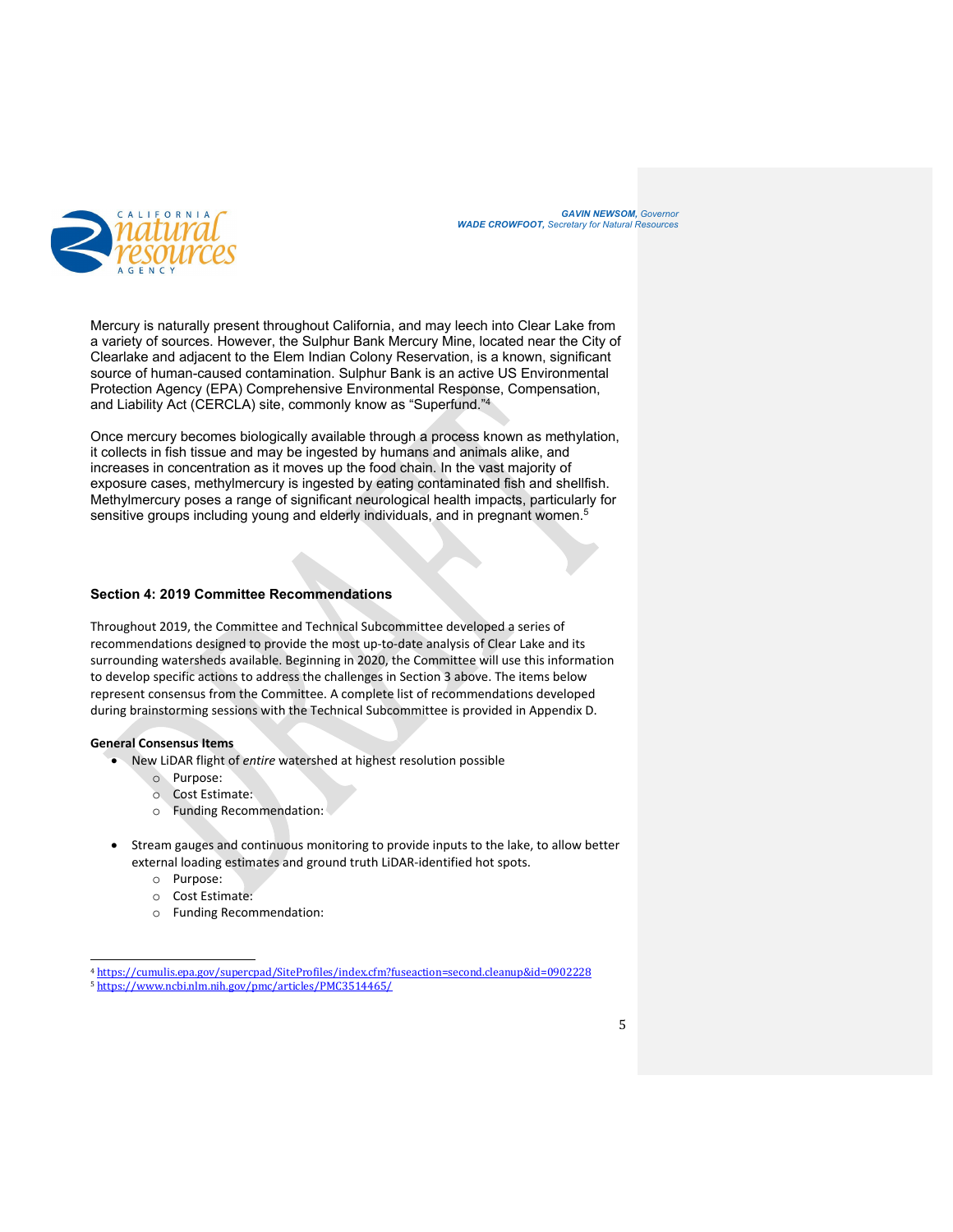- Upland/"upper watershed" modeling (i.e., model to track nutrient and other inputs from all *external* sources including creeks, streams, and runoff).
	- $\circ$  Purpose: To show the downstream implications of land use activities upstream of Clear Lake. Conceptually, this model would be linked to the UC Davis 3-D hydrodynamic model for internal loading currently under development. The model could include basic building blocks for watershed management such as land use types, soil properties, and nutrient transport mechanisms, but be flexible to integrate more complex elements (i.e., nutrient loads, algal drivers, and climate change projections) as they arise.
	- o Cost Estimate:
	- o Funding Recommendation:
- Unified database *and* data collection mechanism for Clear Lake.
	- o Purpose: To streamline and coordinate data collection, to improve access to relevant data. Data sets are often reported in different ways by many different organizations and sometimes collected, but never analyzed. This recommendation could require a new staff position at an agency or organization TBD.
	- o Cost Estimate:
	- o Funding Recommendation:
- Assessing the public's perceptions, attitudes, and knowledge gaps towards water quality in order to improve education, outreach, and scientific communication to the Clear Lake community.
	- o Purpose: Through strategic questionnaire distribution to the public, assess the public's current perceptions and attitudes towards water quality in Lake County, including Clear Lake. Results from this effort will better inform management efforts and quantify how the public's attitudes and perceptions may be driving behaviors that both negatively and positively impact water quality. With information gathered from this project, managers can better focus educational and outreach efforts towards the public and can better communicate how management or policy practices, like those produced by the Blue Ribbon Committee and other efforts, can be beneficial for the rehabilitation of Clear Lake.
	- o Cost Estimate: County of Lake Water Resources Department estimates a total budget of \$40,000.
	- o Funding Recommendation:

#### **Section 5: Proposed 2020 Workplan Commented [SM7]:** Include short bulleted 2020 workplans

for TERC and CRC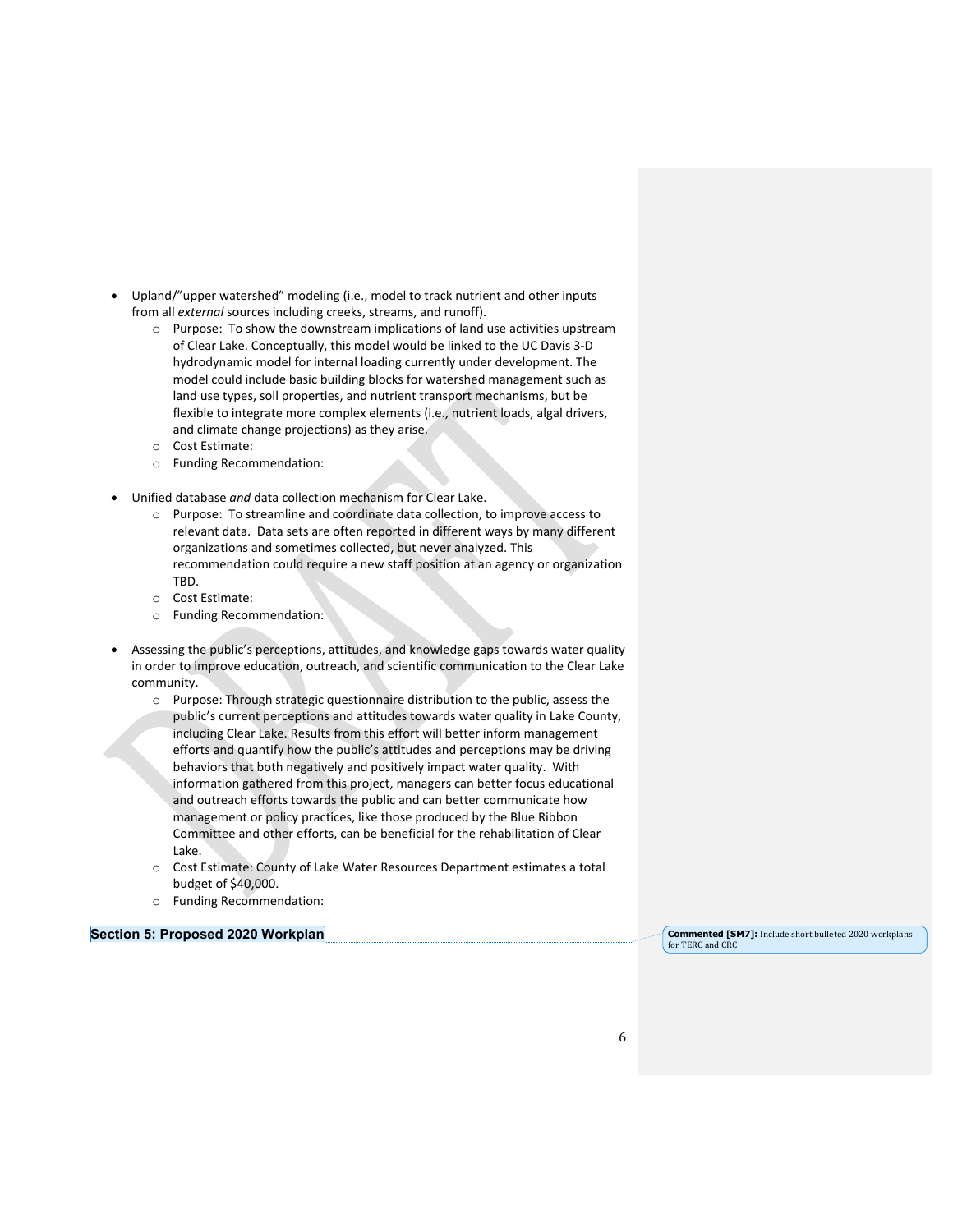**Appendix A: Committee Member Roster and Bios**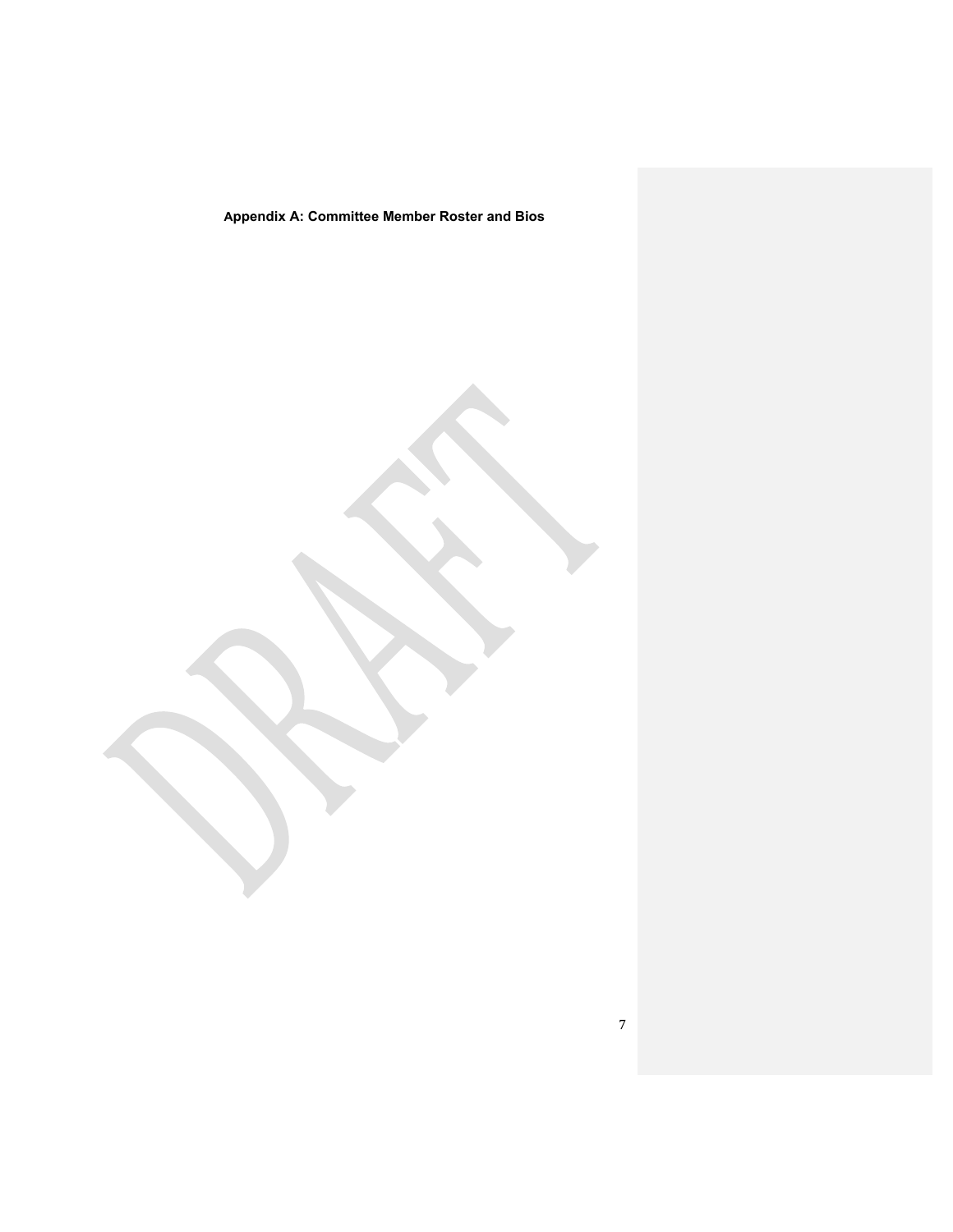# **Appendix B: TERC Background and 2019 Research Conclusions**

| <b>Name</b>         | <b>AB 707 Membership Category</b>   | <b>Appointing Entity</b>                                      |
|---------------------|-------------------------------------|---------------------------------------------------------------|
| Brenna Sullivan     | Agriculture                         | Lake County                                                   |
| Harry Lyons         | Environmental                       | Lake County                                                   |
| Jan Coppinger       | Public Water Supply                 | Lake County                                                   |
| Jennifer LaBay      | Regional Water Board                | Central Valley Regional Water<br><b>Quality Control Board</b> |
| Eddie "EJ" Crandall | Lake County Board of<br>Supervisors | <b>Lake County</b>                                            |
| <b>Alix Tyler</b>   | <b>Tribal Representative</b>        | Elem Indian Colony                                            |
| Linda Rosas-Bill    | <b>Tribal Representative</b>        | Habematolel Pomo of Upper Lake                                |
| Mike Shaver         | <b>Tribal Representative</b>        | Middletown Rancheria of Pomo<br>Indians                       |
| Paul Dodd           | <b>UC Davis</b>                     | <b>UC Davis</b>                                               |
| Sarah Ryan          | <b>Tribal Representative</b>        | <b>Big Valley Band of Pomo Indians</b>                        |
| Terre Logsdon       | Tribal Representative               | <b>Scotts Valley Band of Pomo</b><br>Indians                  |
| Wilda Shock         | Local Economy                       | Lake County                                                   |
| Karola Kennedy      | <b>Tribal Representative</b>        | Koi Nation                                                    |
| <b>Jim Steele</b>   | Tribal Representative               | Robinson Rancheria                                            |

**CONTROLLER** 

**Commented [SM8]:** Include monitoring plan? Quarterly<br>reports?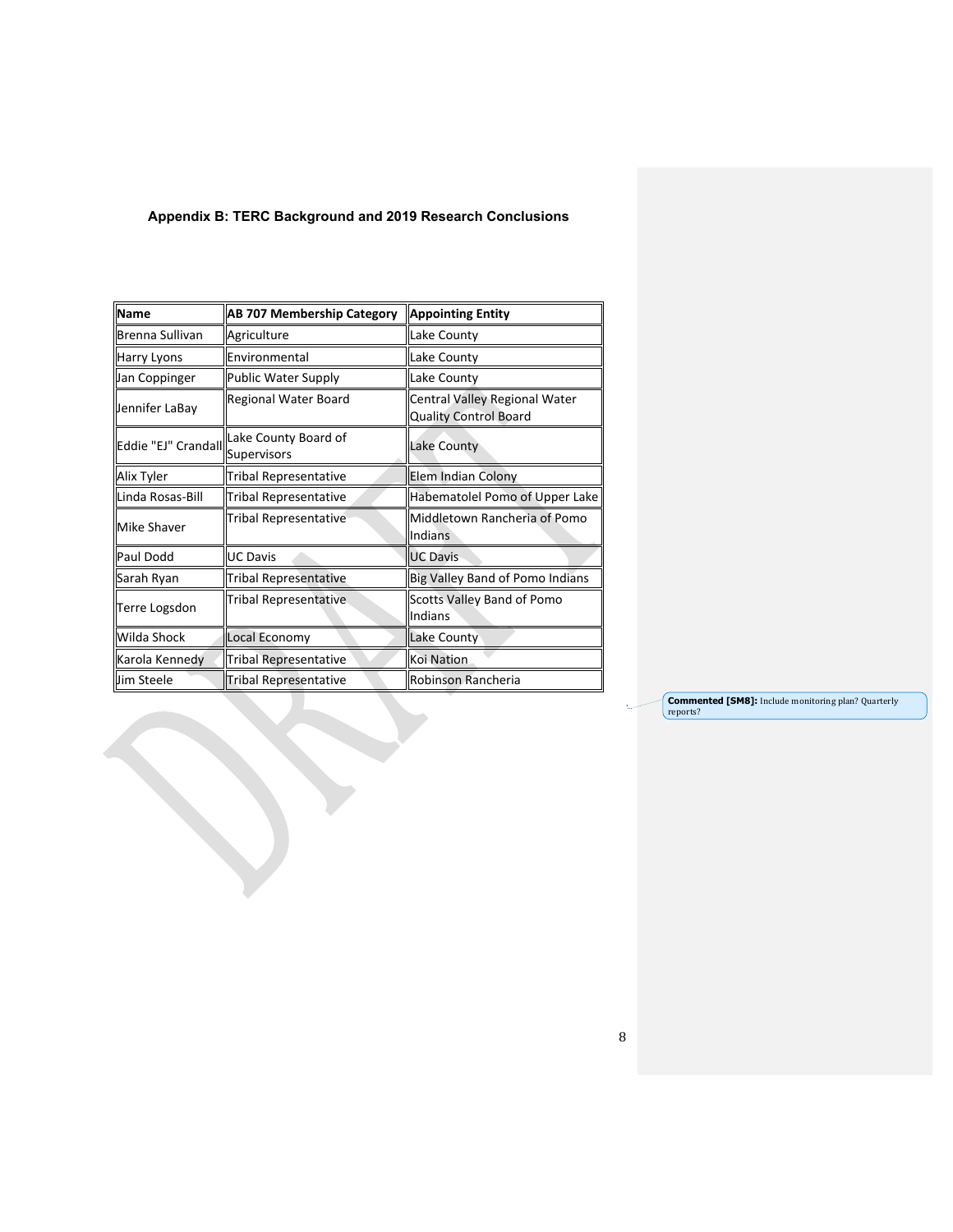**Appendix D: Full List of Technical Subcommittee Recommendations**

 $\overline{\phantom{a}}$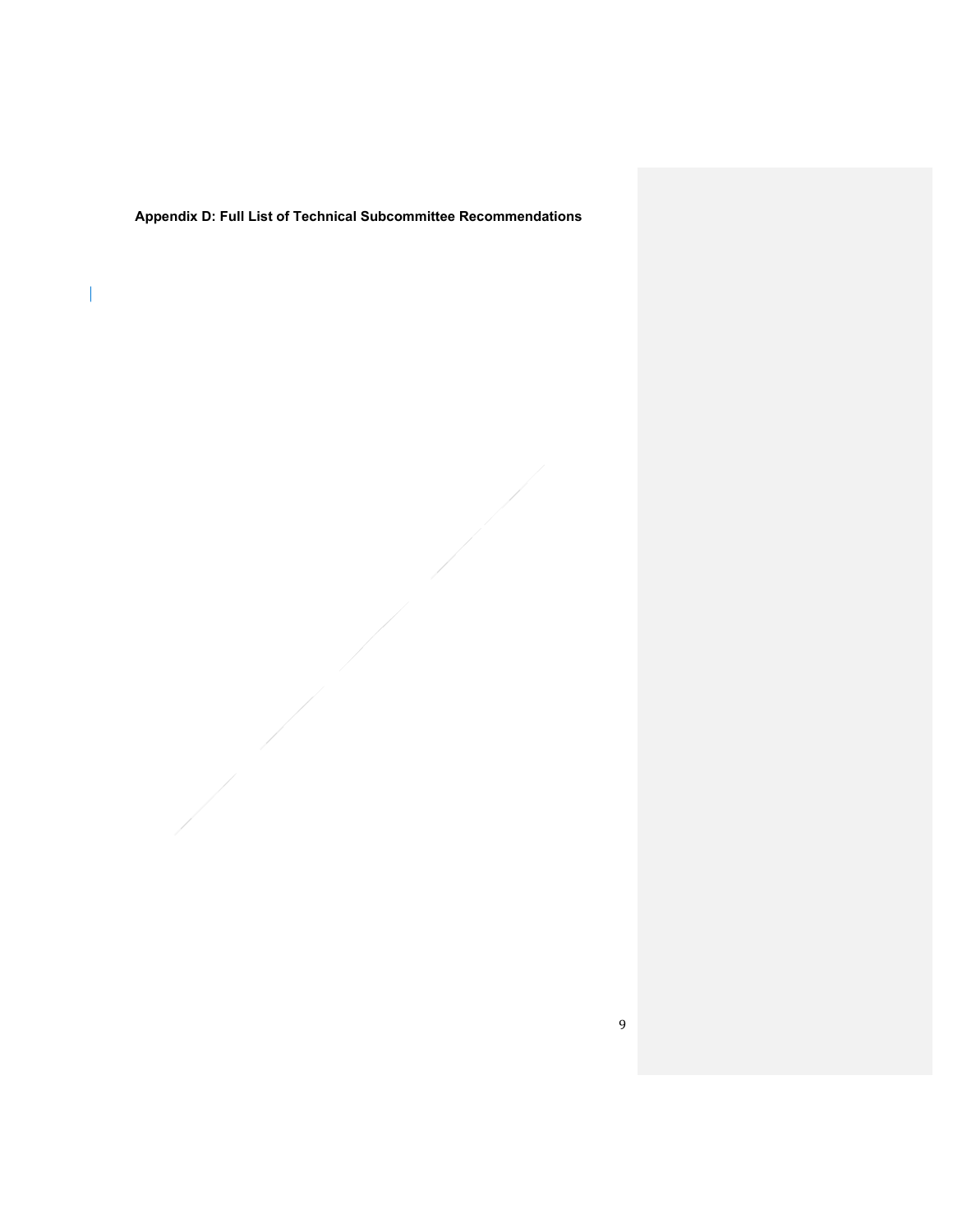# **Appendix B: UC Davis TERC Outcomes and Reports**

**Commented [SM9]:** Include quarterly reports? 2019<br>research highlights?